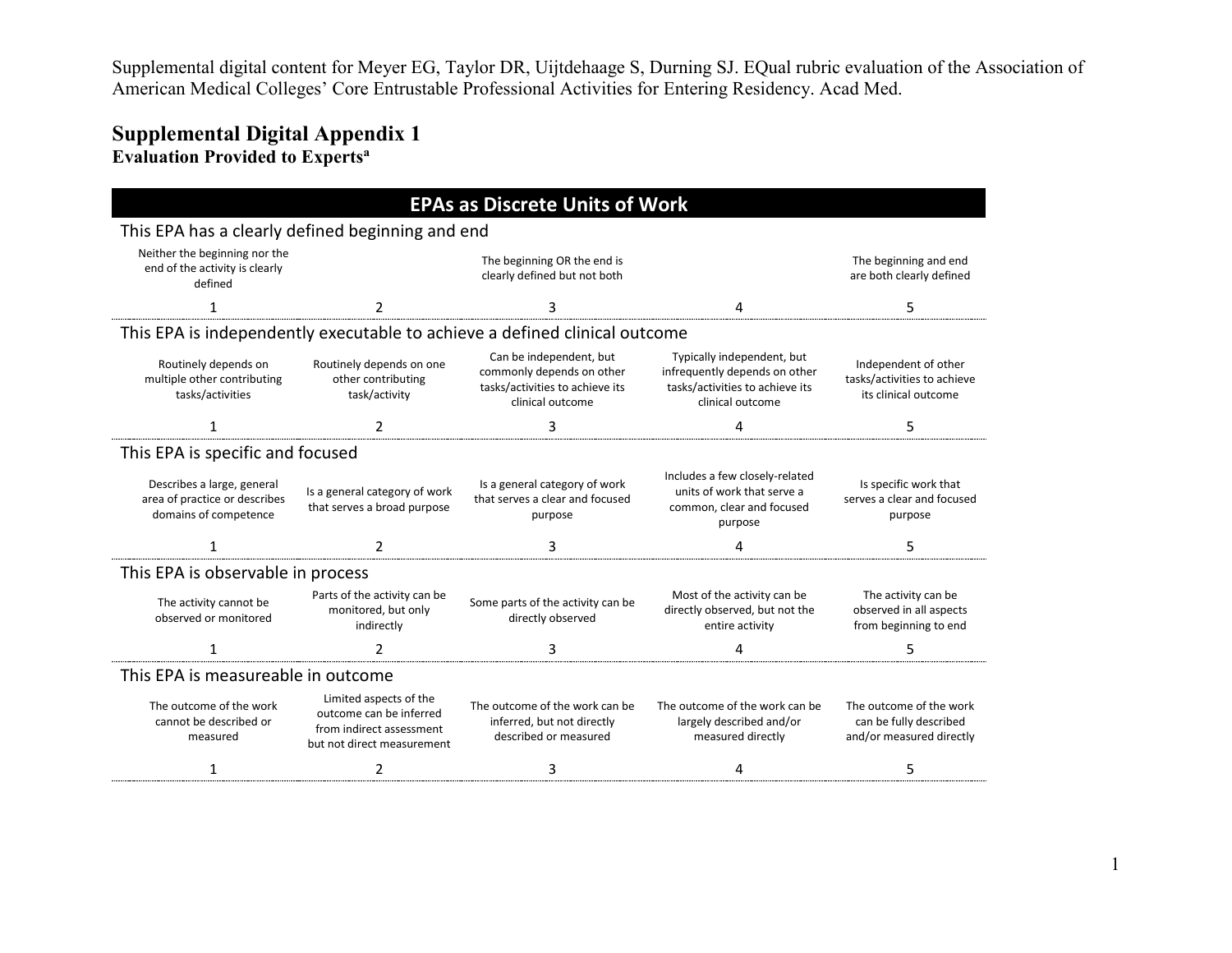#### This EPA is clearly distinguished from other EPAs in the framework<sup>b</sup>

| Cannot be meaningfully<br>distinguished from one or<br>more of the other EPAs | Has clear similarity or<br>overlap with one or more of<br>the other EPAs | Has similarity with other EPAs in<br>the framework, but there are<br>also some clear distinguishing<br>features | Has some similarity with one or<br>more EPAs in the framework, but<br>there are clear and important<br>distinguishing features | Has no apparent overlap<br>with other EPAs in the<br>framework |
|-------------------------------------------------------------------------------|--------------------------------------------------------------------------|-----------------------------------------------------------------------------------------------------------------|--------------------------------------------------------------------------------------------------------------------------------|----------------------------------------------------------------|
|                                                                               |                                                                          |                                                                                                                 |                                                                                                                                |                                                                |

# **EPAs as Entrustable, Essential, and Important Tasks of the Profession**

### This EPA describes work that is essential and important to the profession

| Very low importance to<br>professional practice | Limited importance; is non-<br>essential to practice | Important but professional<br>practice could succeed without | Important and is expected for<br>professional practice | Very important and<br>essential to professional<br>practice |
|-------------------------------------------------|------------------------------------------------------|--------------------------------------------------------------|--------------------------------------------------------|-------------------------------------------------------------|
|                                                 |                                                      |                                                              |                                                        |                                                             |

## Performing this EPA leads to recognized output or outcome of labour

| No discernable product or<br>recognized outcome from the<br>work | Variably produced outcome<br>but it is not clearly<br>attributable to the work | Variably produced outcome<br>attributable to the work, or a<br>typically produced outcome not<br>clearly attributable to the work | Typically a defined outcome<br>attributable to the work | A clear and defined<br>outcome consistently<br>produced from the work |
|------------------------------------------------------------------|--------------------------------------------------------------------------------|-----------------------------------------------------------------------------------------------------------------------------------|---------------------------------------------------------|-----------------------------------------------------------------------|
|                                                                  |                                                                                |                                                                                                                                   |                                                         |                                                                       |

## The performance of this EPA in clinical practice is restricted to qualified personnel

| Is routinely done by<br>untrained persons | Requires limited training to<br>perform | Requires training to perform | Requires training and<br>qualification/certification to<br>perform | Exclusively performed by<br>trained and qualified<br>individuals within the<br>profession |
|-------------------------------------------|-----------------------------------------|------------------------------|--------------------------------------------------------------------|-------------------------------------------------------------------------------------------|
|                                           |                                         |                              |                                                                    |                                                                                           |

### This EPA addresses professional work that is suitable for entrustment

| Has no influence on the well-<br>being of patients or the<br>public as a whole | May contribute to health care<br>system, but only minimally or<br>indirectly influences the care<br>of patients or the public as a<br>whole | Contributes to the well-being of<br>the public as a whole, but lacks<br>direct influence on clinical care | Expected of a physician and<br>contributes to safe clinical<br>practice, but is not clinical care<br>itself | Clearly expected of a<br>physician as part of<br>delivering competent<br>clinical care |
|--------------------------------------------------------------------------------|---------------------------------------------------------------------------------------------------------------------------------------------|-----------------------------------------------------------------------------------------------------------|-------------------------------------------------------------------------------------------------------------|----------------------------------------------------------------------------------------|
|                                                                                |                                                                                                                                             |                                                                                                           |                                                                                                             |                                                                                        |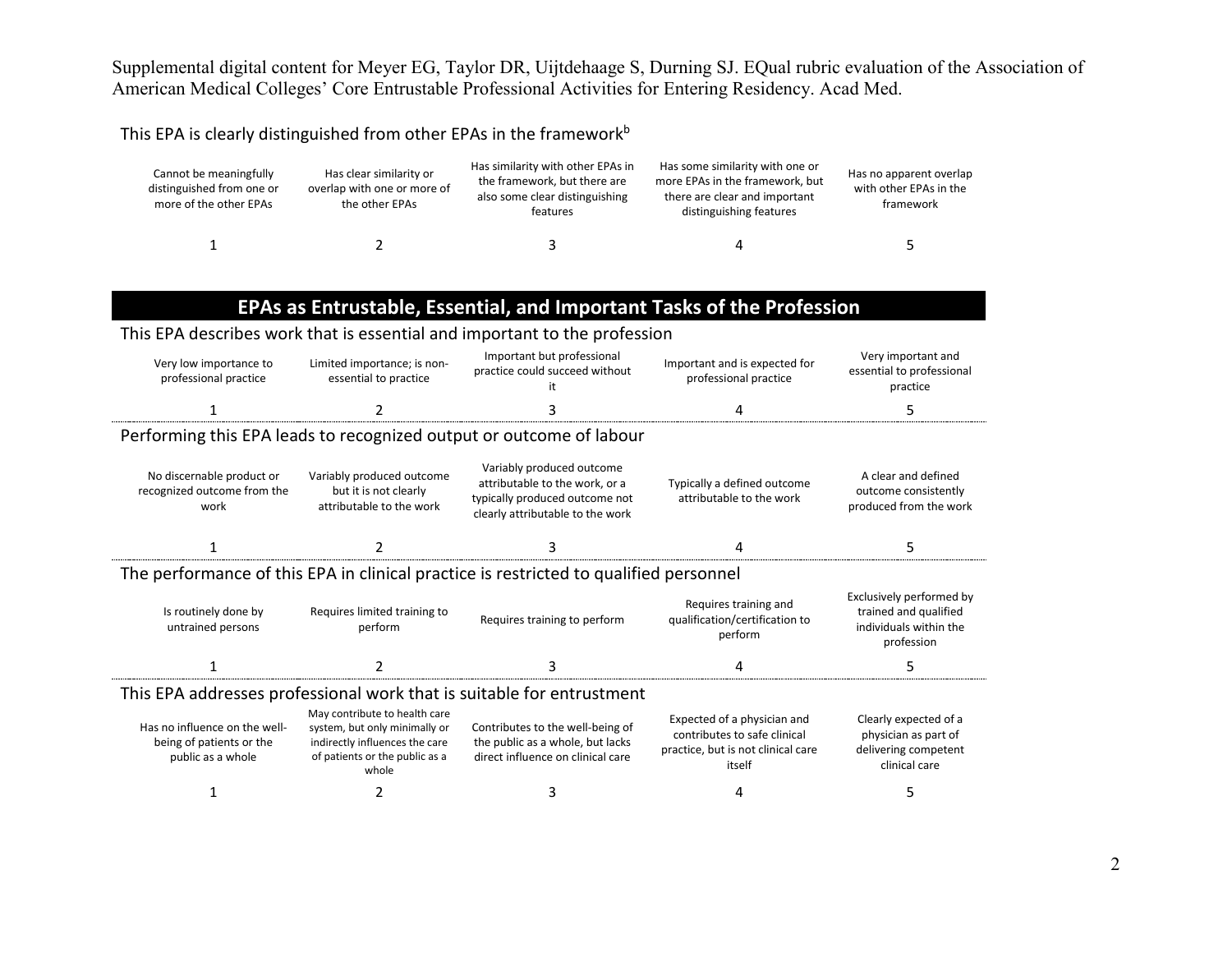# **EPAs' Curricular Role**

| This EPA requires the application of knowledge, skills, and/or attitudes (KSAs) acquired through training     |                                                                                                                   |                                                                                                                            |                                                                                                                                            |                                                                                                                                    |  |
|---------------------------------------------------------------------------------------------------------------|-------------------------------------------------------------------------------------------------------------------|----------------------------------------------------------------------------------------------------------------------------|--------------------------------------------------------------------------------------------------------------------------------------------|------------------------------------------------------------------------------------------------------------------------------------|--|
| The KSAs required for the<br>task are not acquired through<br>training                                        | Training adds somewhat to<br>the KSAs required for the<br>task                                                    | The KSAs required for the task<br>require training, but success is<br>strongly influenced by non-<br>trainable qualities   | The task is largely dependent on<br>trainable KSAs for success and is<br>influenced only modestly by non-<br>trainable physician qualities | The task is completely<br>dependent on KSAs<br>acquired through training<br>for success                                            |  |
| 1                                                                                                             | 2                                                                                                                 | 3                                                                                                                          | 4                                                                                                                                          | 5                                                                                                                                  |  |
|                                                                                                               |                                                                                                                   | This EPA involves application and integration of multiple domains of competence                                            |                                                                                                                                            |                                                                                                                                    |  |
| Does not reflect any<br>identified domain of<br>competence                                                    | Reflects only one domain of<br>competence                                                                         | Reflects one domain of<br>competence, although other<br>domains may be identifiable                                        | Requires integration of multiple<br>domains to perform but with one<br>domain dominant                                                     | Involves the integration of<br>multiple domains of<br>competence                                                                   |  |
| 1                                                                                                             | 2                                                                                                                 | 3                                                                                                                          | 4                                                                                                                                          | 5                                                                                                                                  |  |
|                                                                                                               |                                                                                                                   | The EPA title describes a task, not qualities or competencies of a learner                                                 |                                                                                                                                            |                                                                                                                                    |  |
| Describes a single<br>quality/competency of a<br>clinician without describing<br>application in clinical work | Describes a single<br>quality/competency of a<br>clinician and references<br>application in a clinical<br>context | Describes the clinician who<br>integrates multiple<br>qualities/competencies but does<br>not describe clinical application | Describes the clinician who<br>integrates multiple competencies<br>and also describes the associated<br>professional activity              | Describes only a<br>professional activity                                                                                          |  |
|                                                                                                               |                                                                                                                   | 3                                                                                                                          | 4                                                                                                                                          | 5                                                                                                                                  |  |
|                                                                                                               |                                                                                                                   | This EPA describes a task and avoids adjectives (or adverbs) that refer to proficiency                                     |                                                                                                                                            |                                                                                                                                    |  |
| Employs adjectives that focus<br>it primarily on proficiency<br>and not the task                              | Employs adjectives that<br>focus it primarily on<br>proficiency, but also<br>describes the task                   | Employs adjectives referencing<br>proficiency, but overall primarily<br>describes the task                                 | Employs no adjectives referencing<br>proficiency; it does imply some<br>aspects of proficiency of the<br>learner                           | <b>Employs no adjectives</b><br>referencing proficiency<br>and does not imply<br>proficiency of the learner<br>performing the task |  |
| 1                                                                                                             | 2                                                                                                                 | 3                                                                                                                          | 4                                                                                                                                          | 5                                                                                                                                  |  |
|                                                                                                               |                                                                                                                   |                                                                                                                            |                                                                                                                                            |                                                                                                                                    |  |
|                                                                                                               |                                                                                                                   | <b>Additional Questions NOT Part of the EQual Rubric</b>                                                                   |                                                                                                                                            |                                                                                                                                    |  |

Do you think this EPA requires revision?

Yes No